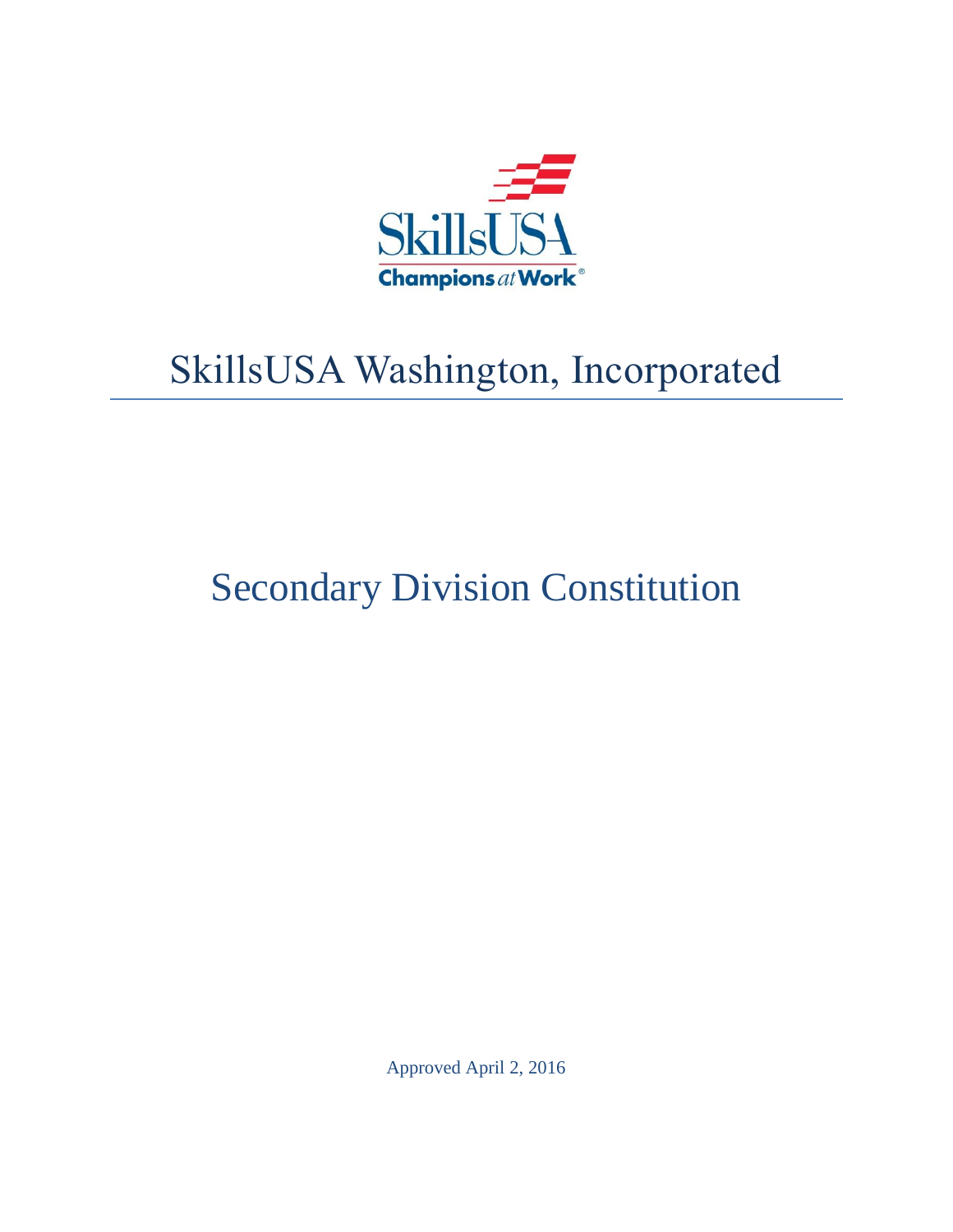#### **Article I—NAME**

The official name of this organization shall be "SkillsUSA Washington" Secondary Division

#### **Article II—PURPOSES**

**Section 1** – The purposes of this organization are:

- **a.** To unite in a common bond without regard to race, sex, religion, creed, national origin or disabilities, as defined by the Americans with Disabilities Act, full-time students enrolled in programs with skilled and technical sciences, vocational trade, industrial, technical and health occupations objectives
- **b.** To provide leadership for the state of Washington secondary organization
- **c.** To provide a clearinghouse for information and activities
- **d.** To provide national recognition and prestige through an association and affiliated organizations
- **e.** To provide a vehicle, national in scope, for organizations to work articulately with skilled and technical sciences, trade  $\&$  industrial, technology and health occupations student groups
- **f.** To develop leadership abilities through participation in educational, occupational, civic, recreational and social activities
- **g.** To foster a deep respect for the dignity of work
- **h.** To assist students in establishing realistic career goals
- **i.** To help students attain a purposeful life
- **j.** To create enthusiasm for lifelong learning<br>**k.** To promote high standards in trade ethics,
- **k.** To promote high standards in trade ethics, workmanship, scholarship and safety
- **l.** To develop the ability of students to plan together, organize and carry out worthy activities and projects through the use of the democratic process
- **m.** To foster a wholesome understanding of the functions of labor management organizations and a recognition of their mutual interdependence
- **n.** To create among students, faculty members, patrons of the school and persons in industry a sincere interest in and esteem for trade, industrial, technology and health occupations education
- **o.** To develop patriotism through a knowledge of our nation's heritage and the practice of democracy

#### **ARTICLE III—ORGANIZATION**

- **Section 1** SkillsUSA Washington is an organization of school chapters, each operating in accordance with a charter granted to SkillsUSA Washington, Inc. and SkillsUSA Inc.
- **Section 2** The administration and authority in SkillsUSA Washington affairs will be vested in the Board of Directors of SkillsUSA Washington, Inc. and OSPI Skilled and Technical Sciences and STEM programs supervisor.
- **Section 3** The Washington Executive Director is the administrator of the state headquarters. The Executive Director shall be appointed by and responsible to the OSPI Skilled and Technical Sciences program supervisor and Board of Directors for conducting the work of the state program.
- **Section 4** The OSPI Skilled and Technical Sciences program supervisor will serve as State Director as stated in RCW 28A.700.010(4) and is responsible to the Board of Directors for oversight of the State Executive Director and work of the state program.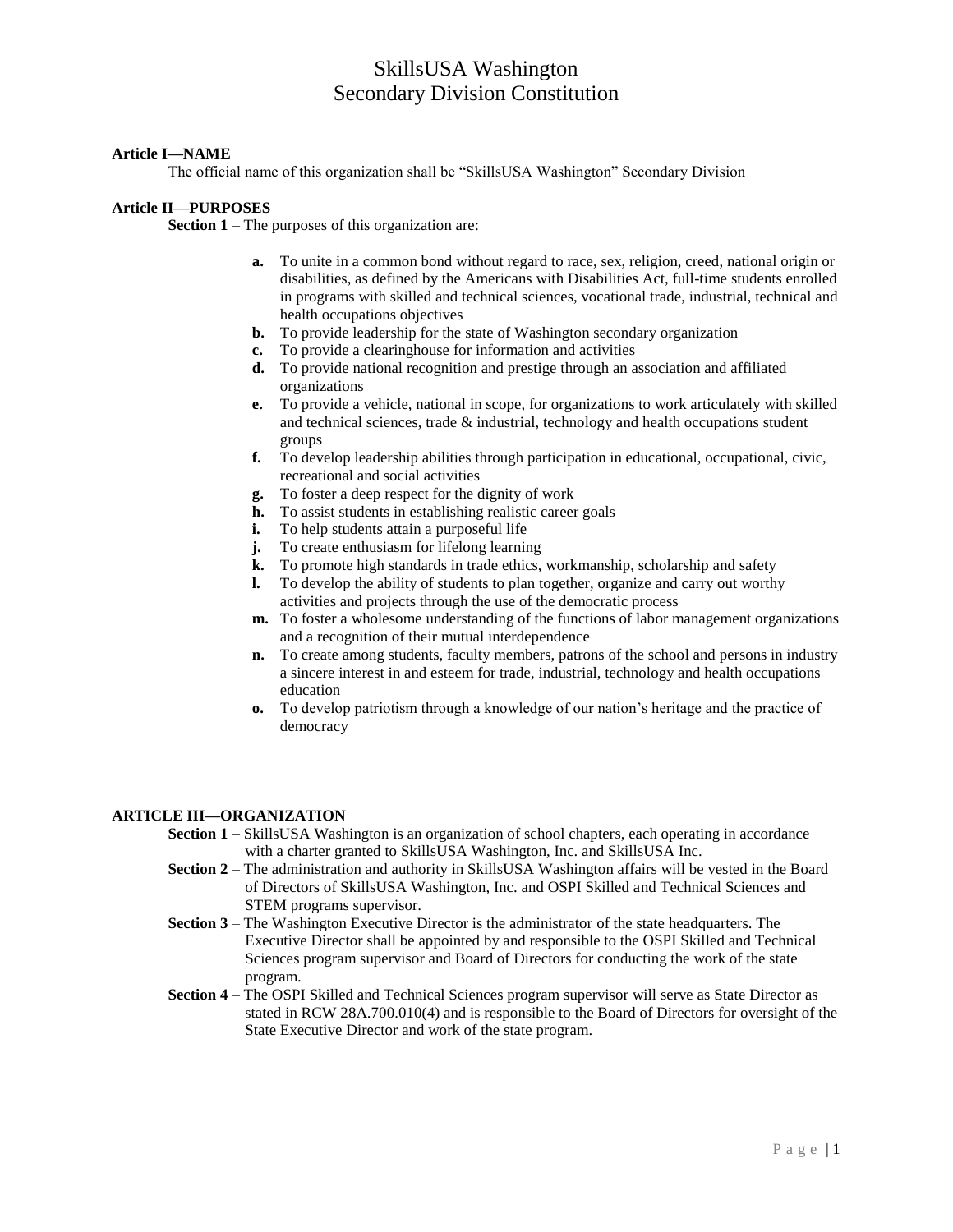### **ARTICLE IV—MEMBERSHIP**

- **Section 1** Membership shall be open to all students in skilled and technical sciences education which shall be inclusive of CTE and Skilled and Technical Sciences education.
- **Section 2** Each local chapter and SkillsUSA Washington shall be open for membership to all students regardless of race, sex, color, creed, or national origin.
- **Section 3** Membership in SkillsUSA Washington shall consist of members of a local chartered chapter who have paid SkillsUSA Washington and national dues.
- **Section 4** All local chapters of the SkillsUSA Washington must be members of the national organization to qualify for a charter.
- **Section 5** Classes of membership which will be recognized by SkillsUSA Washington are:
	- **a. Active Membership:** Students enrolled in a coherent series of courses or career major that prepares them for further education and/or employment related to Skilled and Technical Sciences and who are earning credit toward a high school diploma/certificate or its equivalent.
	- **b. Alumni Membership:** Former active members who are no longer enrolled in industrial education courses. Alumni members will have all rights and privileges of active membership, except: (a) the right to vote; (b) the right to hold elective office; (c) the right to participate in SkillsUSA Washington contests. Alumni members will organize and elect their own officers and develop their own program for participation in their SkillsUSA Washington programs.
	- **c. Direct Membership:** Students enrolled in secondary CTE education courses meeting the requirement of state plans for education and residing in an area without a local chapter to serve them. Direct members may not serve as a state or national voting delegates, or hold state or national office.
	- **d. Professional Membership:** Persons associated with or participating in the professional development of SkillsUSA as approved by SkillsUSA Washington. Such members shall include chapter advisors, teacher educators and supervisors. Professional members will pay dues as established by SkillsUSA Washington, but members will be ineligible to hold office of vote or serve as a national voting delegate, hold national office, or otherwise represent SkillsUSA Washington in SkillsUSA.
	- **e. Honorary Life Membership:** Individuals who have made significant contributions to the development of SkillsUSA and industrial education whose membership has been approved by the Board of Directors upon recommendation of SkillsUSA Washington. Such membership shall not require payment of state or national dues.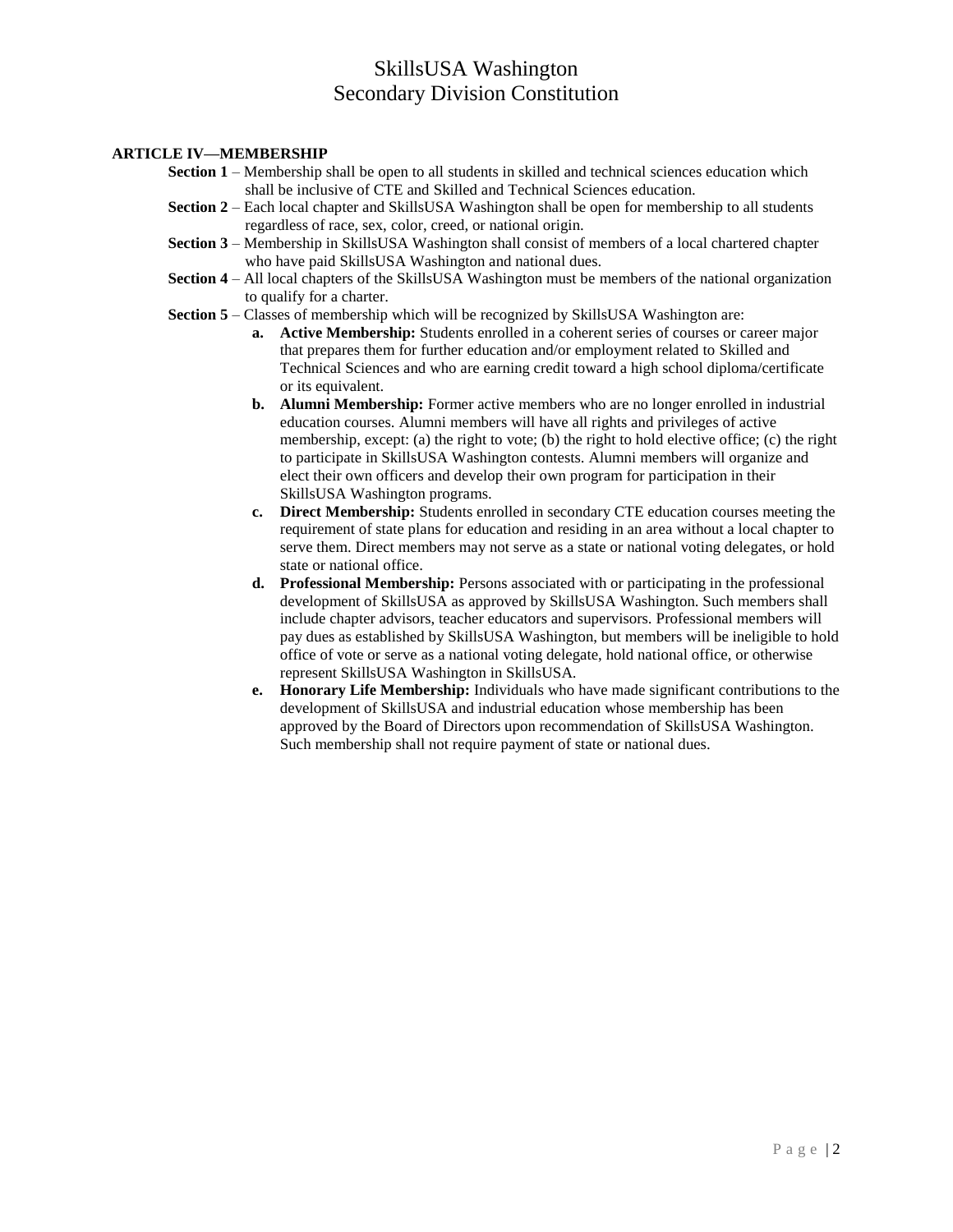## **ARTICLE V—STATE OFFICER TEAM**

- **Section 1** The state officer team shall consist of ten (10) members, two (2) representatives from each of the five (5) regions.
- **Section 2** The State Executive Council shall consist of all ten officers, and include the titles of State President, Vice President, Secretary, Treasurer and Parliamentarian. Historian/ Reporter, and Sergeant at Arms.
- **Section 3** The state officer team will be elected at the Spring State Conference by the delegates at the State Delegate Session. No more than two (2) officers can be elected from a single region.
- **Section 4** During the time period between state officer elections and training, vacancies in any state office shall be filled by appointment by State Executive Director and officer advisors. If a state officer-elect fails to attend state officer training, the officer will forfeit the privileges of being a state officer for that year. Replacements for state offices will continue to follow the set guidelines, but only before state officer training. Priority will be given to seek a candidate from the under-represented region. Vacancies occurring after state officer training will not be filled. If an elected officer resigns his/her position, he/she will not be allowed to run for any office at the next scheduled election.
- **Section 5** State Executive Council and other Officer titles will be elected from the core state officer team during State Officer training. Officers, advisors and trainers will all have a single vote.
- **Section 6** To be a candidate for President an individual must have been a member of the state officer team for a full SkillsUSA Washington term and must be enrolled in a career and technical education class with a SkillsUSA Washington chapter in the year of his/her presidency term. If there is no returning state officer desiring to be a candidate for the office of President, an individual who is an active SkillsUSA participant in the Fall, has his/her SkillsUSA Washington dues paid by the December 1<sup>st</sup> deadline of the State Conference year, and will be enrolled in a career and technical education class with a SkillsUSA Washington chapter the year of his/her term may run for the office.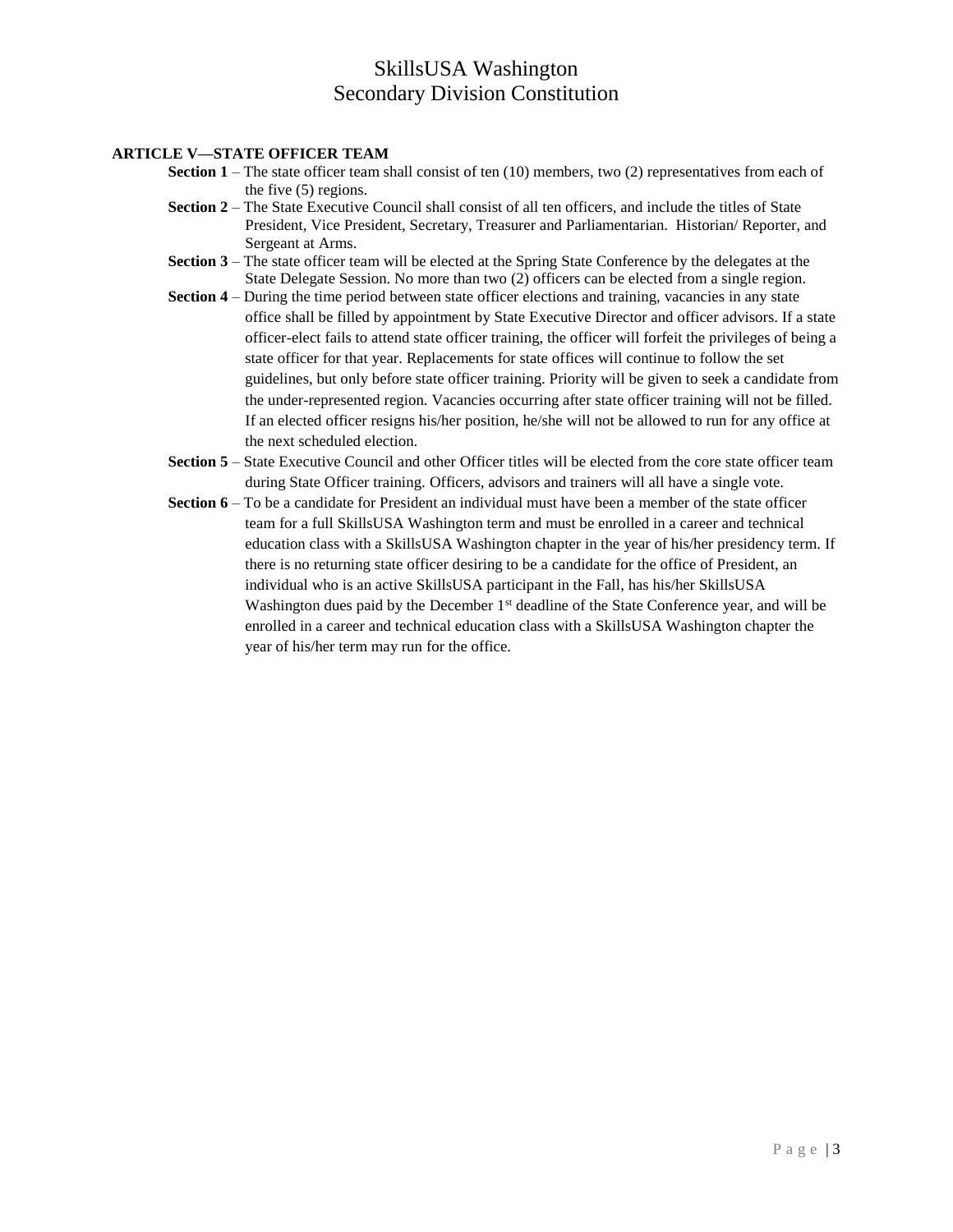## **ARTICLE VI—QUALIFICATIONS FOR STATE OFFICE**

## **Section 1 –** Candidates for state office shall have:

- **a.** Active membership status
- **b.** Endorsement of their Regional Coordinators
- **c.** At least one full school year remaining in a High School preparatory career-technical program.
- **d.** Been elected by their state delegates as a state officer candidate
- **e.** 2.5 or better GPA
- **Section 2 –** The Board of Directors has defined the present active membership status and endorsement of the state association to read as follows: "Active membership status and be enrolled in related career-technical program, and must plan to continue in the training program at least one more year. If a student is elected to serve and is unable to fulfill the obligation, the state may forfeit the right for officer candidates in their division the following year. The Board of Directors will review the situation, listen to the concerned parties, and make the final recommendation/decision."

#### **ARTICLE VII—ELECTIONS**

- **Section 1 –** All chapter must register their membership with the State Executive Director or designee. Officer candidates must be official members at time of election. Voting delegates will be allocated based on the previous year's membership for Fall Leadership Conference and on the current year membership for Spring State Conference.
- **Section 2** The method of election for regional/state officers shall be by secret ballot, of candidates present, whose qualifications have been approved by the Nominations Committee.
- **Section 3 –** Nomination should be made and approved through the Nomination Committee. If no nominations have been made in advance, then nominations may be made from the floor.
- **Section 4** The Executive Director shall appoint a nominations/elections committee consisting of two officer advisors and two state officers. This committee shall review officer applications to assure compliance with officer requirements and conduct the election of officers at the state conference.
- **Section 5 –** All Regional/state officer candidates must take the SkillsUSA Washington Professional Test.

#### **ARTICLE VIII—STATE EXECUTIVE COUNCIL**

- **Section 1 –** The State Executive Council shall consist of all ten officers, and include the titles of State President, Vice President, Secretary, Treasurer and Parliamentarian. Historian/ Reporter, and Sergeant at Arms. The State Executive Director shall serve in an advisory capacity, with no voting privileges. It shall be the duty and function of the State Executive Council to:
	- **a.** Advise the Board of Directors concerning the execution of the decisions of the House of Delegates.
	- **b.** Conduct business pertaining to the students they serve.
	- **c.** Preside over the state meetings and conference.
	- **d.** Call special meetings and conferences, subject to the approval of the Board of Directors
	- **e.** Propose, review proposed amendments to the Constitution.
	- **f.** Create, design or select an emblem, colors, motto, creed, jewelry, wearing apparel and other items it may wish to adopt as official property of the organization with approval of the Board of Directors.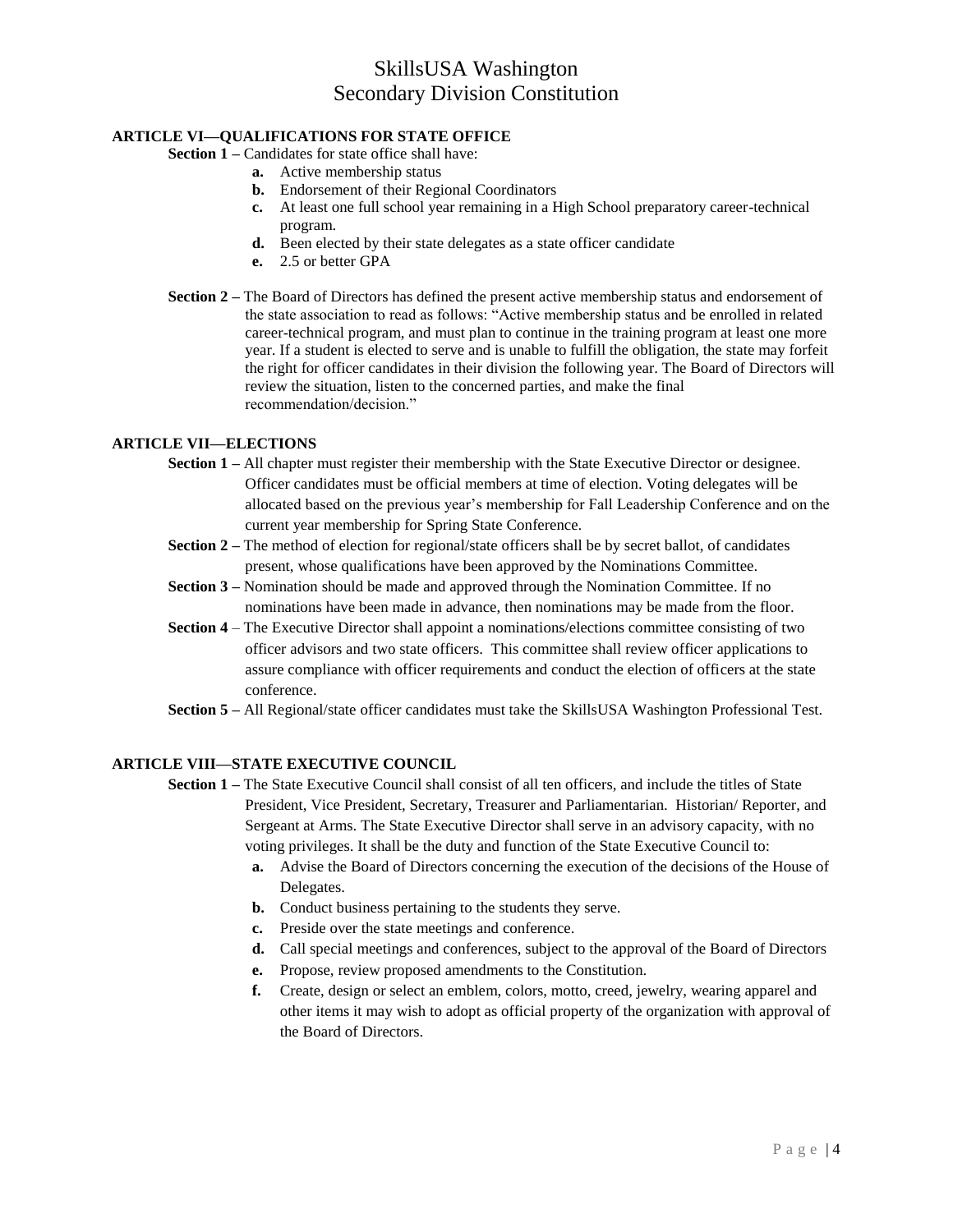### **ARTICLE X—REGIONAL CHARTERS**

- **Section 1** A region must submit a copy of the region policies and procedures to State Executive Director. Upon approval by the State Executive Director, SkillsUSA Washington shall grant the local chapter a charter.
	- **a.** Charters shall be issued in the name of the region and only one region may be organized in the geographical area set forth by the State Board of Directors.
	- **b.** The region must designate one or more advisor as regional coordinator(s) to administrate and coordinate the region.
	- **c.** The charter of a region may be revoked upon failure to provide the regional coordinator(s), failure to follow required accounting practices set forth in the state bylaws and carry out local, state, or national constitutions, bylaws, and operating policies requirements. A region which has had its charter revoked may only be reinstated through favorable action of the Board of Directors upon recommendation of Executive Director.

#### **ARTICLE XI—LOCAL CHAPTER CHARTERS**

- **Section 1 –** A local chapter must submit a copy of their Constitution, **By-Laws** and application to the State Executive Director. Upon approval by the State Executive Director, SkillsUSA Washington shall grant the local chapter a charter.
- **Section 2 –** The charter of a local chapter may be revoked upon failure to remit dues to SkillsUSA Washington or failure to carry out local, state, or national constitutions, bylaws, and operating policies.
- **Section 3** A chapter which has its charter revoked may only be reinstated through favorable action of the Board of Directors upon recommendation of the Student Officer Executive Committee.

### **ARTICLE XII—DISSOLUTION**

**Section 1 –** Upon the dissolution of SkillsUSA Washington, the Board of Directors shall, After paying or making provisions for payment of liabilities, dispose of the remaining assets in accordance with Section IV, Paragraph B of the SkillsUSA, INC. Articles of Incorporation.

## **ARTICLE XIII—HOUSE OF DELEGATES**

- **Section 1 –** The SkillsUSA Washington members shall express their will through voting delegates at state and national meetings.
- **Section 2** Each chapter shall elect delegates. The number of delegates shall be one for every eleven paid active members of fraction thereof, up to a maximum of six delegates per chapter. The delegates shall represent the local chapter at Regional and State Leadership Conferences.
- **Section 3** A chapter which has its charter revoked may only be reinstated through favorable action of the Board of Directors upon recommend of the Student Officer Executive Committee.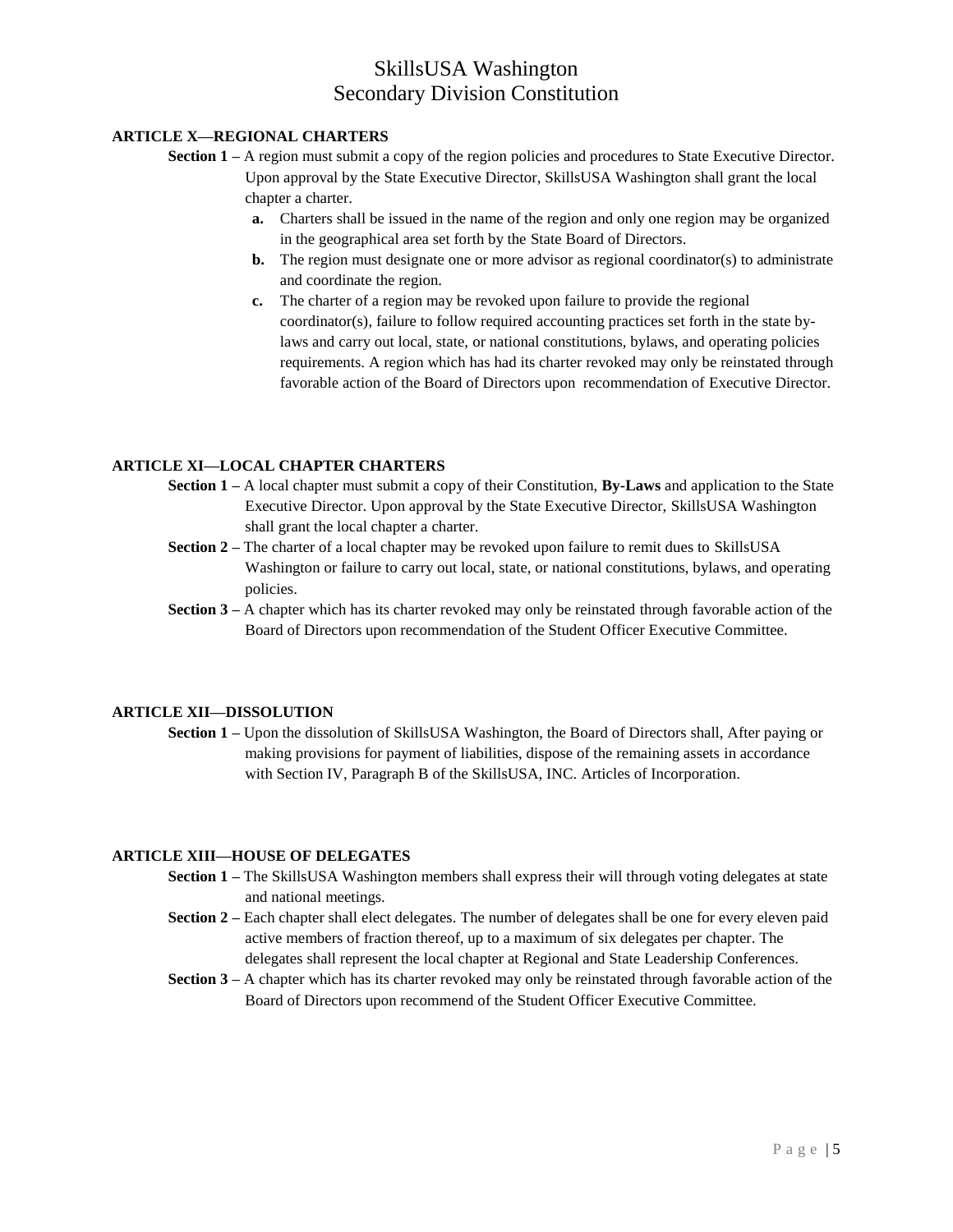#### **ARTICLE XIV—MEETINGS**

- **Section 1** An annual meeting of SkillsUSA Washington shall be held at such time and place as the State Executive Council and Board of Directors may decide.
- **Section 2** The State Executive Council, with approval of the Board of Directors, shall be empowered to call special meetings.
- **Section 3** Parliamentary procedures at all meetings will be governed by *Robert's Rules of Order, Newly Revised*

#### **ARTICLE XV—FINANCES**

- **Section 1** State association shall be responsible for annual national dues according to the number of individual members claimed in each membership classification.
- **Section 2** All organization monies from the state associations shall be deposited with the corporate treasurer of the Board of Directors or designee.
- **Section 3** Annual dues shall be established and determined by the state board of directors, with the proviso that increases shall be no more than \$0.50 increments for student dues and no more than \$1 professional dues and documented by actual "proof of need."
- **Section 4** Upon final dissolution or liquidation of SkillsUSA Washington, and after the discharge or satisfaction of all outstanding obligations and liabilities, the remaining assets shall be used by the Board of Directors for the benefit of students of Skilled and Technical Sciences education, or be transferred to some recognized educational foundation.
- **Section 5** The fiscal year of SkillsUSA Washington shall be September 1 through August 31.

#### **ARTICLE XVI—AMENDMENTS**

**Section 1** – The Constitution and Bylaws may be amended as follows:

- **a.** A proposed amendment must be presented in writing to the State Executive Director 90 days prior to a state meeting
- **b.** The Amendments shall be reviewed by the State Executive Council and the Board of Directors.
- **c.** Amendments must be posted as soon as possible, but not less than 30 days before the annual meeting.
- **d.** It must then be presented for vote at an official business meeting of the House of Delegates at the state meeting. Amendments to the constitution shall be adopted upon two-thirds affirmative vote of the House of Delegates. Amendments to the Bylaws shall be adopted by a majority of the State Board of Directors.

## **ARTICLE XVII—BYLAWS AND OPERATING POLICIES**

- **Section 1** Bylaws shall be adopted by majority vote of the Board of Directors.
- **Section 2** Operating policies shall be adopted as determined by the Board of Directors.
- **Section 3** A student elected to a national office must remain in active membership status until the completion of the term of office.
- **Section 4** All business to be brought before the House of Delegates must first be reviewed by the appropriate committee before presentation to the House of Delegates.